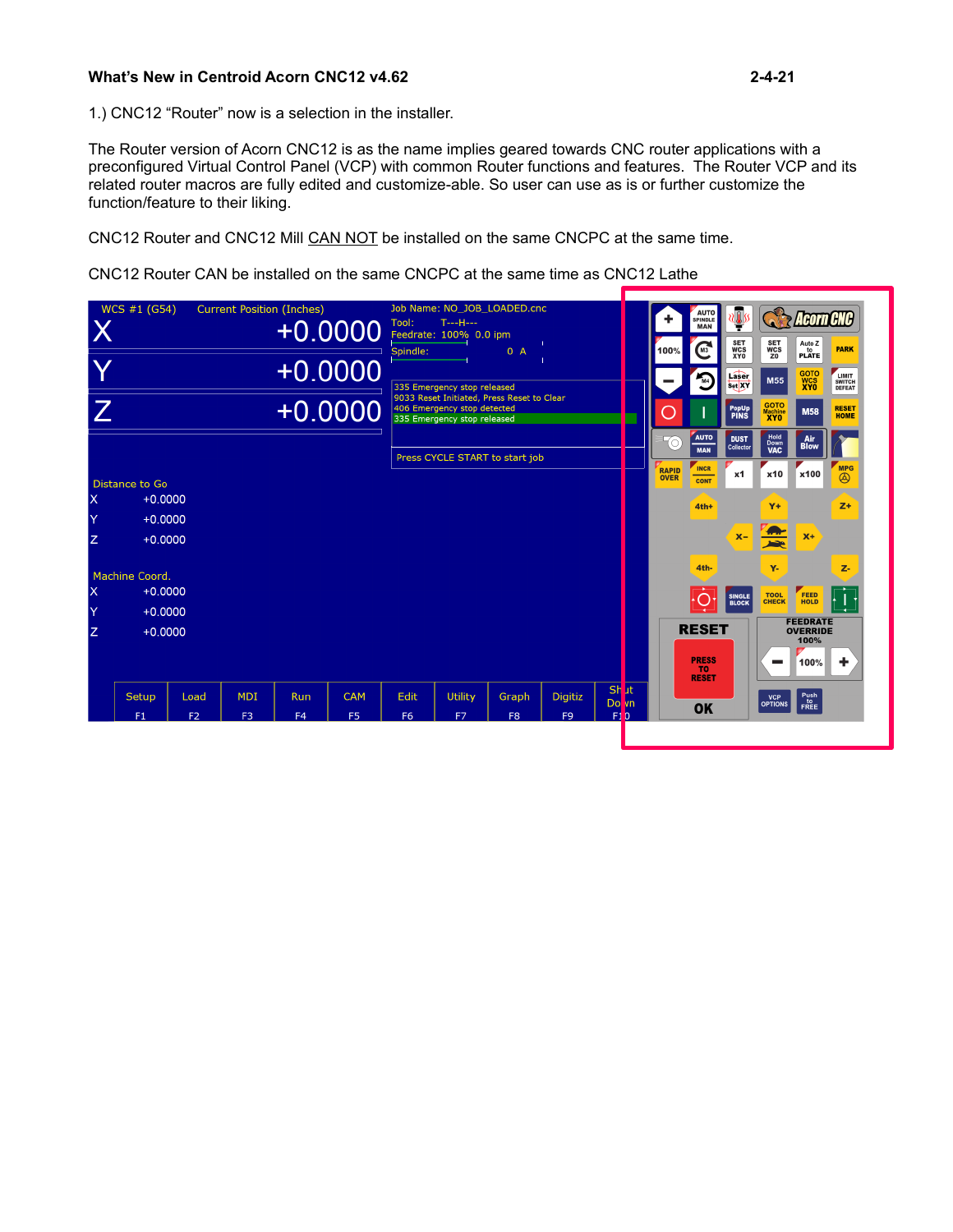## **2.) PWM Output for Spindles and Lasers**

a.) 5 volt PWM output signal is on DB25 pin# 14. ( [https://en.wikipedia.org/wiki/Pulse-width\\_modulation\)](https://en.wikipedia.org/wiki/Pulse-width_modulation)

b.) DB25 pin# 14 is Output 2

c.) Output 2 is also connected to Relay 2 via the ribbon cable

d.) If PWM output is used, Relay 2 must be disabled. See schematic to cut ribbon cable lead to Relay 2. see schematic S15049

e.) PWM is based on 0-100 OR 0-1000 S command. User selects range 0-100 or 0-1000 in Acorn Wizard.

f.) M37 turns ON Laser Output, M38 Turns Laser output OFF: M37 will activate Laser Enable, Laser Reset, and PWM Select. After .5s will turn off LaserReset. At this point the laser controller will look at the PWM signal from OUTPUT2. M38 will wait 30s to allow JTECH laser controller to cool, then performs a M95 /37 /38 to turn off both Laser Enable and PWMSelect.

g.) PWM Velocity modulation feature adjusts the PWM output based on velocity of the machine tool so overburning is avoided in the corners or turn arounds. G37 is used to turn ON and OFF PWM Velocity Modulation. G37 ON = PWM VM ON, G37 OFF = PWM VM OFF

h.) Simple PWM controls are located in the Acorn Wizard. In addition to "manual PWM controls", preset buttons for common Jtech configurations are present and have matching schematics. (S15049,S15056,S15057)

| <b>PWM Setup</b>                                                  |            |                                        |  |  |  |  |
|-------------------------------------------------------------------|------------|----------------------------------------|--|--|--|--|
| <b>PWM Enable</b>                                                 | Yes        |                                        |  |  |  |  |
| Base Frequency (Hz)                                               | 1000       | (min value = 1, max value = $24,000$ ) |  |  |  |  |
| Laser PWM S command range: 0-100 or 0-1000                        | $0 - 1000$ |                                        |  |  |  |  |
| PWM minimum S command power level to start Laser                  | 5          |                                        |  |  |  |  |
| <b>Inverse Output</b>                                             | <b>No</b>  |                                        |  |  |  |  |
|                                                                   |            |                                        |  |  |  |  |
| <b>Common J Tech Laser Configuration Presets</b>                  |            |                                        |  |  |  |  |
| Jtech Laser (Dedicated Laser Machine, No spindle motor)           | No         |                                        |  |  |  |  |
| Jtech Laser with PWM BLDC spindle                                 | No         |                                        |  |  |  |  |
| Jtech Laser with analog output AC spindle motor controlled by VFD | <b>No</b>  |                                        |  |  |  |  |
|                                                                   |            |                                        |  |  |  |  |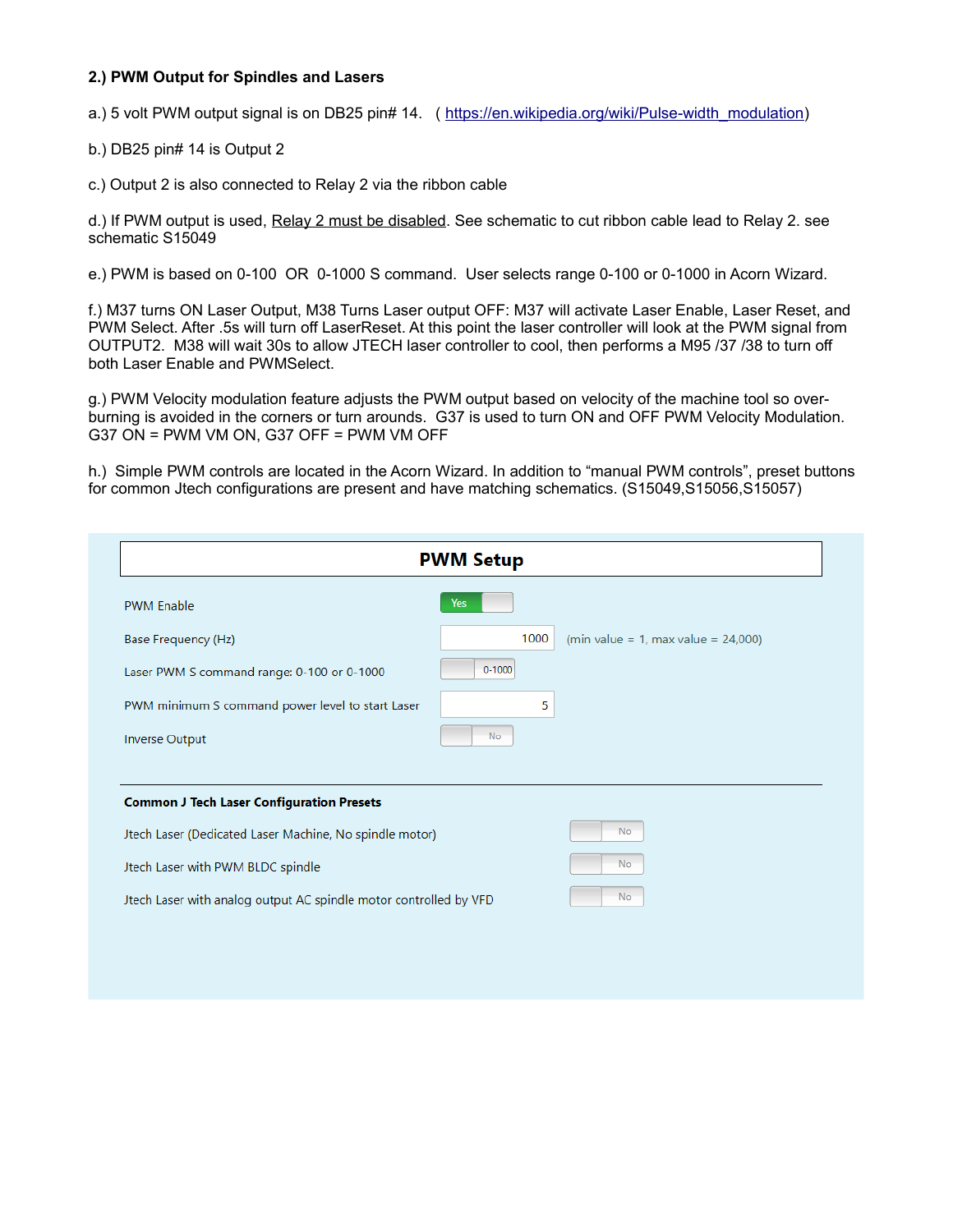### **PWM related i/o added to the Wizard.**

a.) PWM Output: The PWM signal itself. Can only be used on Output 2 (Output 2 of DB25 pin#14) Related cnc code is the S command.

b.) LaserEnable: Typically used in a safety interlock circuit, see Jtech schematic S15049 as an example. Related M codes. M37 - Enables Safety Interlock and Resets Laser. M38 - Disables Safety Interlock after a delay to allow component cool down.

c.) LaserReset: Momentary output to Reset Laser. Used to send a reset signal to the laser controller, see Jtech schematic S15049 as an example

d.) PWMSelect: Output to move PWM signal from Spindle to Laser. PWMSelect is used when the PWM signal is required to be sent to different devices. For example a machine that has both a Spindle Motor and a Laser that require PWM to run. PWM from output 2 is connected to the COM of the relay PWMSelect is assigned to. To use with Standard Layout, Spindle PWM should be connected to NC side of Relay and Laser should be connected to NO side of relay. When PWMSelect is deactivated, PWM is being sent to Spindle. When PWMSelect is activated, the PWM signal is being sent to laser. Follow Schematic J-TECH Photonics Laser, BLDC Spindle Control #S15057

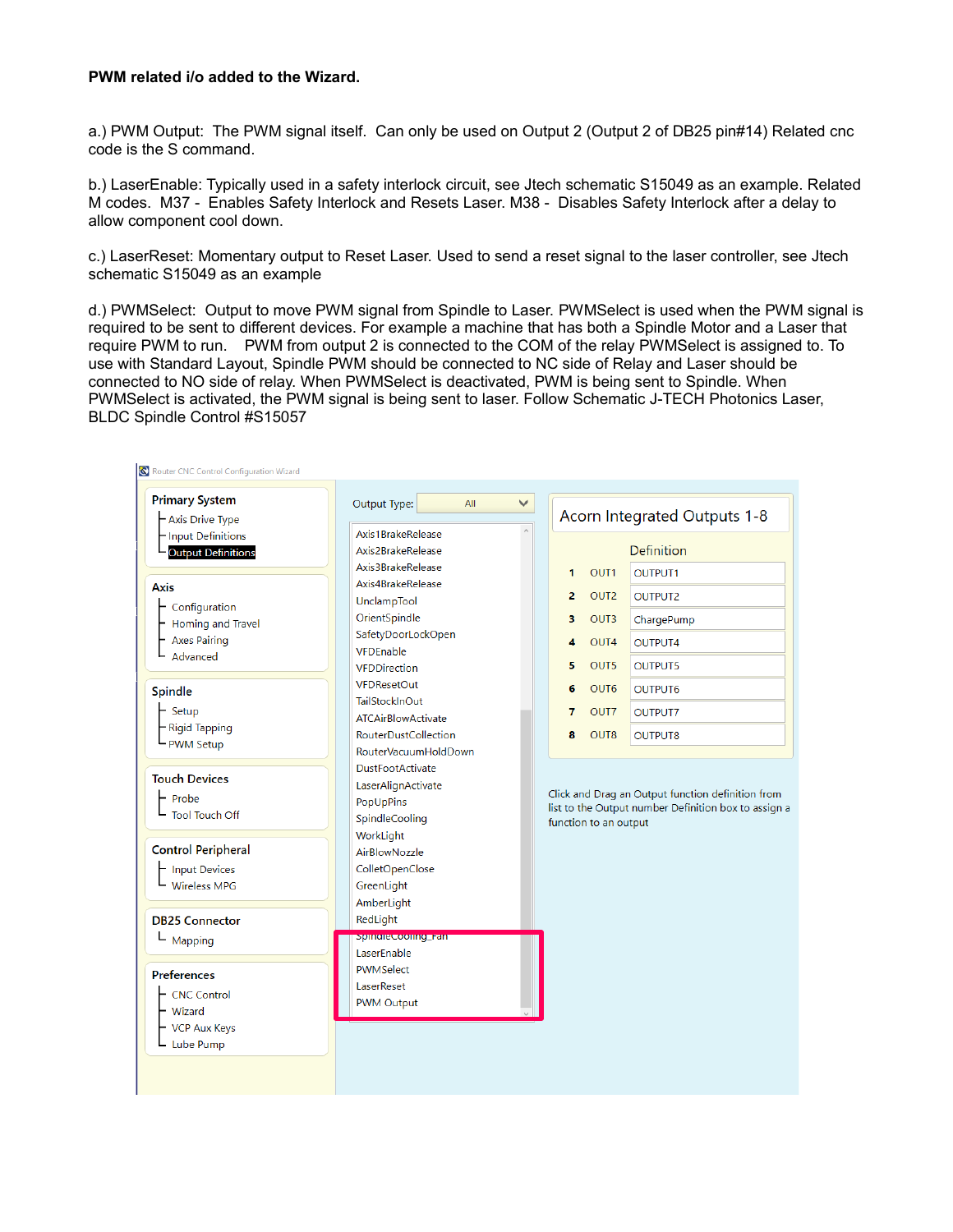## **CNC12 Acorn Version v4.62**

- Fixed issue that would rarely and intermittently result in erroneous limit tripped messages introduced in rev12.

- Fixed issue when keyboard jogging is enabled you cant navigate the config menu.

- Eliminated auto insertion of suggested max rates in the Wizard axis config page, (out of range max rate warning message is still present).

- Fixed lathe tool auto measure X offset for ID Turn, ID Custom, ID Groove, FFace Turn, and FFace Bore

- Added an option in the Wizard and CNC12 to turn off warning that states "check if probe is functioning correctly" (Parameter 410 )

- Added an escape button to DXF engraving menu

#### rev 12 Improvements

- Added clean filter message but now allow users to set the frequency date that it appears in the Wizard can be disabled by entering 0 value. (sets parameter 421) Under CNC Control Preferences in Wizard.

- Added RPM\_Sensor Input for one pulse per revolution Spindle Speed indicator that uses an Input, typical use with Hall Effect sensors. (note: can not be used for threading, threading requires a spindle encoder, spindle encoder and RPM\_Sensor can not be used at the same time. If you have an encoder installed CNC12 reads the spindle speed from the encoder and the RPM\_Sensor is not necessary. RPM\_Sensor is for machines without a spindle encoder but the user wishes to have a true spindle RPM readout within CNC12 and displayed on the main screen. In the Wizard input definitions menu.

- Added the ability for users to set charge pump divider Value in the Wizard. Default value is 96 which is compatible with G540 and is automatically set when G540 is selected. A 0 value disables the Charge Pump. Note: Charge Pump output works only on Output 3 of the DB25 connector and can only be assigned to Output 3 in the Wizard output menu. Under Advanced menu in Wizard.

- Disabled keyboard jogging while in the F3 CNC12 configuration menu to eliminate keystroke conflicts.

- Added sample laser gcode files to ncfiles\laser along with Laser alignment test files.

- Lathe: Added ability for users to choose the Default Lathe operating mode. Feed per minute (G98) or Feed per Revolution (G99) G99 requires a spindle encoder while G98 does not. Lathe Wizard Spindle setup menu.

- Increased beta count down timer message to start at 45 days

- Improved M44, "Auto Z to Plate" VCP button to read probing values set be the Wizard to reduce user initial setup steps.

#### Fixes

- Fixed typo in the backing up of the cnct folder during install

- Fixed CNC12 not reflecting edited g-code until after restarting CNC12 or reloading the program
- Fixed Router Wizard VCP jog state on start up not taking.